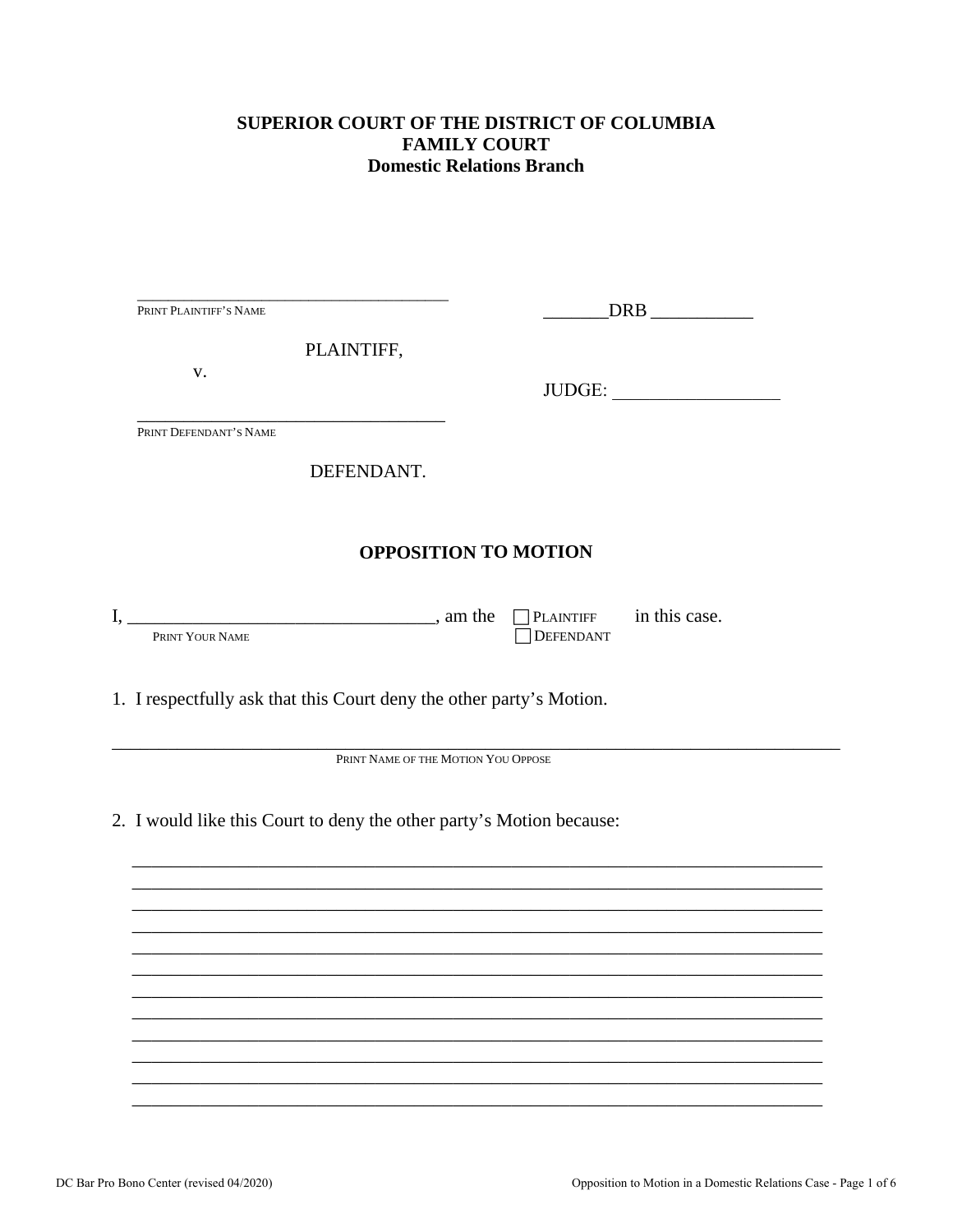# **Request for Relief**

### **I RESPECTFULLY REQUEST that** the Court grant my Motion.

### **I ALSO REQUEST that the Court award any other relief it considers fair and proper.**

I DO request an oral hearing in front of the judge on this motion. DO NOT

I declare under penalty of perjury that the foregoing is true and correct.

*If this document is to be signed outside the geographic boundaries of the United States, Puerto Rico, the United States Virgin Islands, and any territory or insular possession subject to the jurisdiction of the United States, additional requirements must be met prior to signing. See Super. Ct. Dom. Rel. R. 2(c)(1)(B).* 

\_\_\_\_\_\_\_\_\_\_\_\_\_\_\_\_\_\_\_\_\_\_\_\_\_\_\_\_\_\_\_\_\_\_\_\_ SIGN YOUR NAME. Add slashes to either side /like this/ to sign electonically. DATE \_\_\_\_\_\_\_\_\_\_\_\_\_\_\_\_\_\_\_\_\_\_\_\_\_\_\_\_\_\_\_\_\_\_\_\_ PRINT YOUR NAME \_\_\_\_\_\_\_\_\_\_\_\_\_\_\_\_\_\_\_\_\_\_\_\_\_\_\_\_\_\_\_\_\_\_\_\_ HOME ADDRESS 1 \_\_\_\_\_\_\_\_\_\_\_\_\_\_\_\_\_\_\_\_\_\_\_\_\_\_\_\_\_\_\_\_\_\_\_\_ \_\_\_\_\_\_\_\_\_\_\_\_\_\_\_\_\_\_\_\_\_\_\_\_\_\_\_\_\_\_\_\_\_\_\_\_ \_\_\_\_\_\_\_\_\_\_\_\_\_\_\_\_\_\_\_\_\_\_\_\_\_\_\_\_\_\_\_\_\_\_\_\_ PHONE NUMBER \_\_\_\_\_\_\_\_\_\_\_\_\_\_\_\_\_\_\_\_\_\_\_\_\_\_\_\_\_\_\_\_\_\_\_\_ EMAIL ADDRESS

HOME ADDRESS 2

SUBSTITUTE ADDRESS: CHECK BOX IF YOU HAVE WRITTEN SOMEONE ELSE'S ADDRESS BECAUSE YOU FEAR HARASSMENT OR HARM.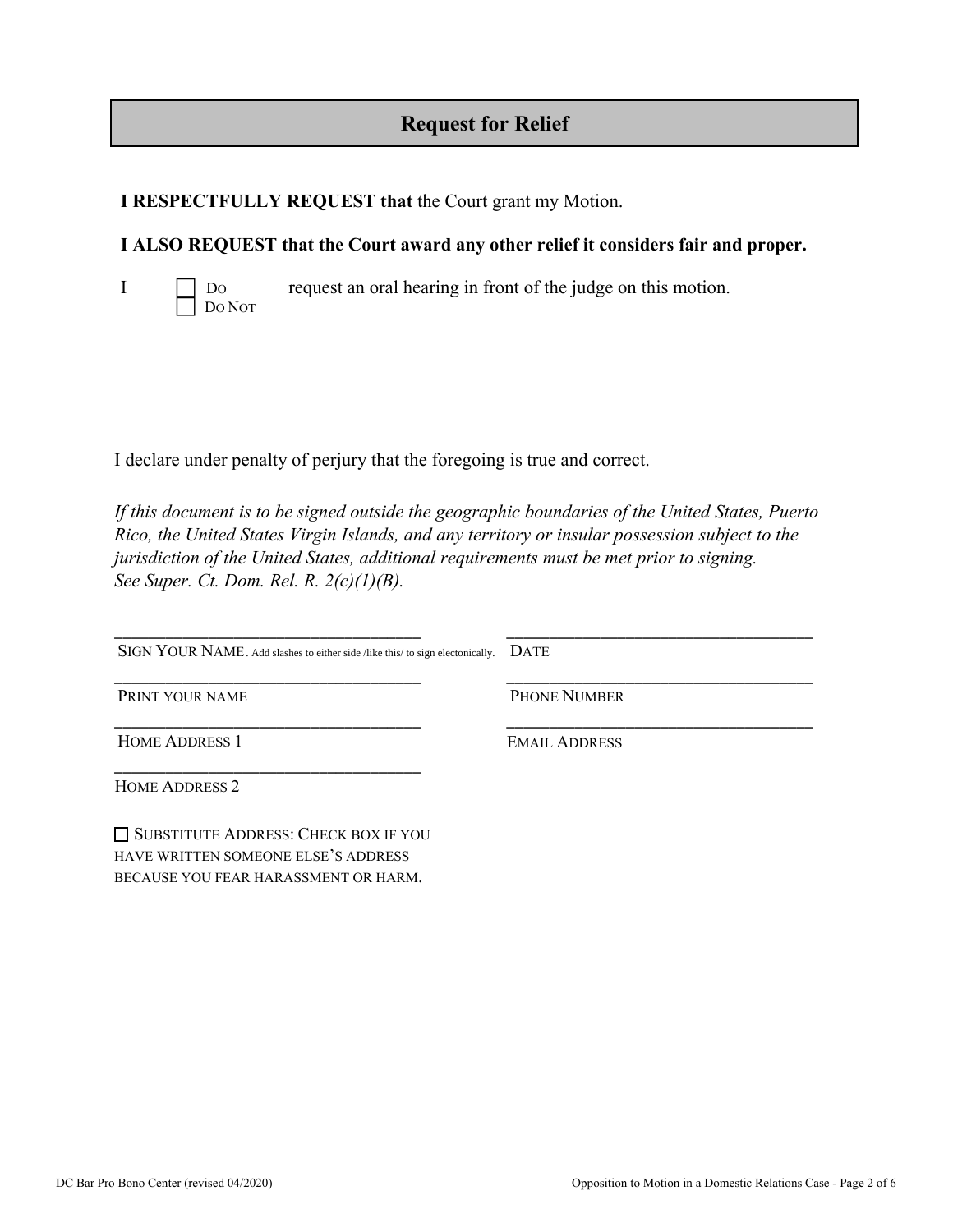## **POINTS AND AUTHORITIES IN SUPPORT OF OPPOSITION TO MOTION**

In support of this Opposition to Motion, I refer to:

- 1. Super. Ct. Dom. Rel. R. 7(b).
- 2. The record in this case.
- 3. The attached supporting document(s), *if any*.

[LIST ANY DOCUMENTS THAT YOU ARE ATTACHING]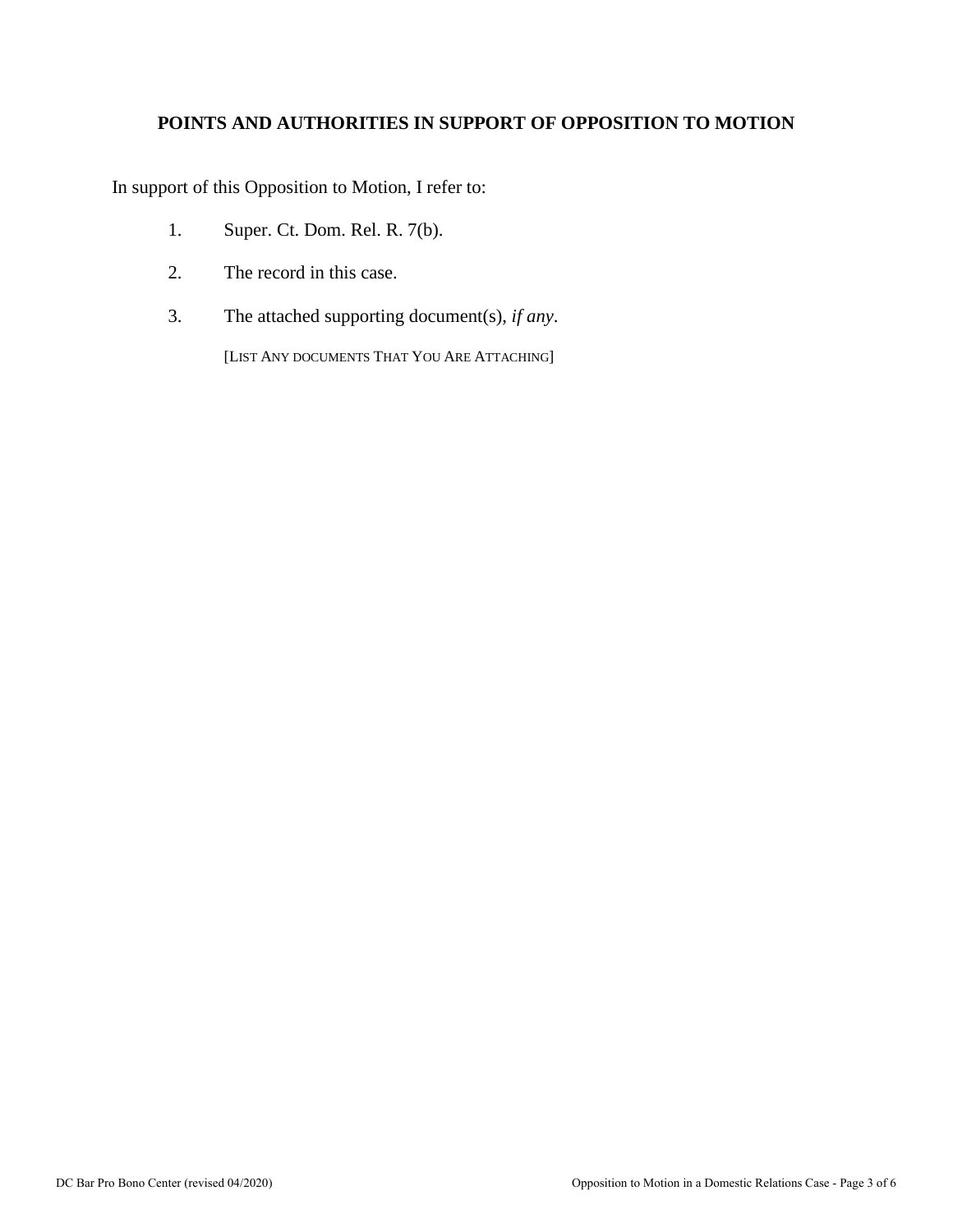#### **SUPERIOR COURT OF THE DISTRICT OF COLUMBIA FAMILY COURT Domestic Relations Branch**

PRINT PLAINTIFF'S NAME

\_\_\_\_\_\_\_\_\_\_ DRB \_\_\_\_\_\_\_\_\_\_

PLAINTIFF,

\_\_\_\_\_\_\_\_\_\_\_\_\_\_\_\_\_\_\_\_\_\_\_\_\_\_\_\_\_\_\_\_\_\_\_\_

\_\_\_\_\_\_\_\_\_\_\_\_\_\_\_\_\_\_\_\_\_\_\_\_\_\_\_\_\_\_\_\_\_\_\_\_

JUDGE: \_\_\_\_\_\_\_\_\_\_\_\_\_\_\_\_\_\_

v.

PRINT DEFENDANT'S NAME

DEFENDANT.

### **RULE 5 PROOF OF SERVICE FORM**

**IF YOU HAVE ALREADY SERVED THE OTHER PARTY WITH A COPY OF YOUR PAPERS**, YOU CAN FILL OUT AND FILE THIS **PROOF OF SERVICE FORM** AT THE SAME TIME THAT YOU FILE YOUR PAPERS.

**IF YOU HAVE NOT ALREADY SERVED THE OTHER PARTY WITH A COPY OF YOUR PAPERS**, YOU MUST FILL OUT AND FILE THIS **PROOF OF SERVICE FORM** AFTER YOU SERVE THE OTHER PARTY.

**IF THE OTHER PARTY HAS A LAWYER IN THIS CASE, YOU MUST SERVE A COPY OF THE PAPERS TO THE LAWYER. IF THE OTHER PARTY DOES NOT HAVE A LAWYER, A COPY OF THE PAPERS SHOULD BE SERVED DIRECTLY TO THE OTHER PARTY.** 

| 1. I certify that on                                                                                      |                                      | $\blacksquare$ $\blacksquare$ I served copies of $\blacksquare$ | $\mathbf{to}$ :     |
|-----------------------------------------------------------------------------------------------------------|--------------------------------------|-----------------------------------------------------------------|---------------------|
| <b>DATE OF SERVICE</b>                                                                                    |                                      |                                                                 |                     |
|                                                                                                           |                                      | $NAME(S)$ OF PLEADING(S)                                        |                     |
| The other party, $\frac{1}{\sqrt{1-\frac{1}{2}}}\left\lfloor \frac{1}{2}\right\rfloor$                    | $\mathbf{or}$<br>NAME OF OTHER PARTY |                                                                 |                     |
| The other party's attorney, _______________________________, who represents ____________________________. | NAME OF ATTORNEY                     |                                                                 | NAME OF OTHER PARTY |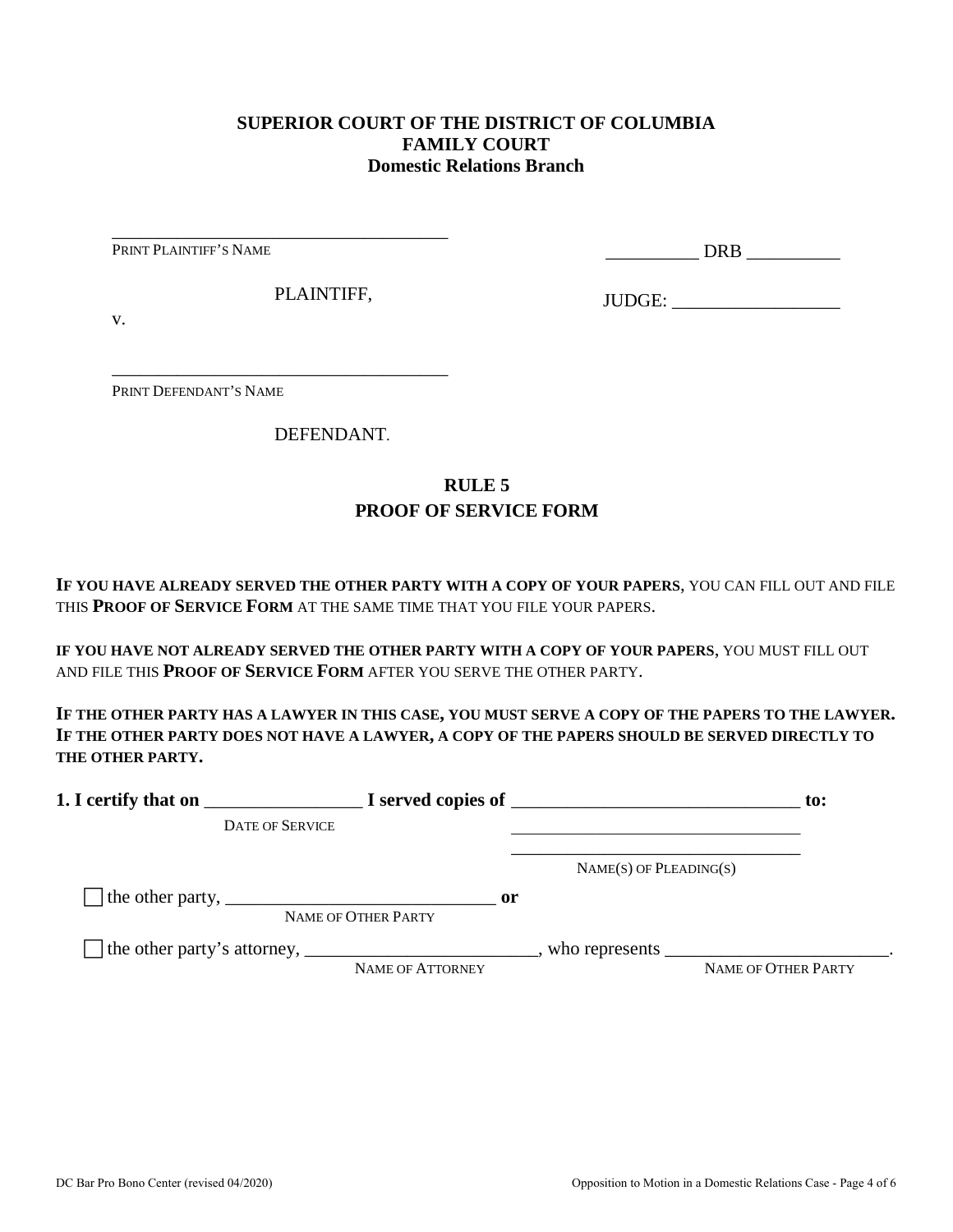#### **2. I delivered copies of the papers by:** [CHECK ONE]

**handing them to the other party**.

 **sending them to the other party by first class mail** to the other party's last known address: \_\_\_\_\_\_\_\_\_\_\_\_\_\_\_\_\_\_\_\_\_\_\_\_\_\_\_\_\_\_\_\_\_\_\_\_\_\_\_\_\_\_\_\_\_\_\_\_\_\_\_\_\_\_\_\_\_\_\_\_\_\_\_\_\_\_\_.

ADDRESS WHERE THE PAPERS WERE SENT **leaving them with a person of suitable age and discretion** who lived with the other party at: \_\_\_\_\_\_\_\_\_\_\_\_\_\_\_\_\_\_\_\_\_\_\_\_\_\_\_\_\_\_\_\_\_\_\_\_\_\_\_\_\_\_\_\_\_\_\_\_\_\_\_\_\_\_\_\_\_\_\_\_\_\_\_\_\_\_\_. ADDRESS OR DESCRIPTION OF PLACE WHERE PAPERS WERE SERVED This place is the other party's  $\Box$  TEMPORARY RESIDENCE. PERMANENT RESIDENCE. OTHER: \_\_\_\_\_\_\_\_\_\_\_\_\_\_\_\_\_\_\_\_\_\_\_\_\_\_\_\_\_\_\_\_\_. SPECIFY OTHER TYPE OF RESIDENCE I state the following about the person I gave the papers to (PROVIDE AS MANY DETAILS AS POSSIBLE): Their name: Their approximate age: \_\_\_\_\_\_\_\_\_\_\_\_\_\_\_\_\_. Their relationship to the other party is: Spouse/partner Family member (specify): \_\_\_\_\_\_\_\_\_\_\_\_\_\_\_\_\_\_\_\_\_  $\Box$  Roommate  $\Box$  Other: **leaving them at the other party's attorney's office** with the attorney, a clerk or other person in charge: \_\_\_\_\_\_\_\_\_\_\_\_\_\_\_\_\_\_\_\_\_\_\_\_\_\_\_\_\_\_\_\_\_\_\_\_\_\_\_\_\_\_\_\_\_\_\_\_\_\_\_\_\_\_\_\_\_\_\_\_\_\_\_\_ PRINT NAME OF PERSON SERVED WITH PAPERS \_\_\_\_\_\_\_\_\_\_\_\_\_\_\_\_\_\_\_\_\_ TITLE OF PERSON SERVED \_\_\_\_\_\_\_\_\_\_\_\_\_\_\_\_\_\_\_\_\_\_\_\_\_\_\_\_\_\_\_\_\_\_\_\_\_\_\_\_\_\_\_\_\_\_\_\_\_\_\_\_\_\_\_\_\_\_\_\_\_\_\_\_ STREET ADDRESS CITY, STATE AND ZIP CODE **sending them electronically** through CaseFileXpress or some other electronic way agreed to by the other party in writing: \_\_\_\_\_\_\_\_\_\_\_\_\_\_\_\_\_\_\_\_\_\_\_\_\_\_\_\_\_\_\_\_\_\_\_\_\_\_\_\_\_\_\_\_\_\_\_\_\_\_\_\_\_\_\_\_\_\_\_\_\_\_\_\_ EMAIL ADDRESS OF OTHER PARTY (IF USED) \_\_\_\_\_\_\_\_\_\_\_\_\_\_\_\_\_\_\_\_\_\_\_\_\_\_\_\_\_\_\_\_\_\_\_\_\_\_\_\_\_\_\_\_\_\_\_\_\_\_\_\_\_\_\_\_\_\_\_\_\_\_\_\_ ELECTRONIC MEANS USED (FOR EXAMPLE: EMAIL, CASEFILEXPRESS) **some other way** agreed to by the other party in writing:

\_\_\_\_\_\_\_\_\_\_\_\_\_\_\_\_\_\_\_\_\_\_\_\_\_\_\_\_\_\_\_\_\_\_\_\_\_\_\_\_\_\_\_\_\_\_\_\_\_\_\_\_\_\_\_\_\_\_\_\_\_\_\_\_\_\_\_\_\_ SPECIFY HOW SERVICE WAS COMPLETED